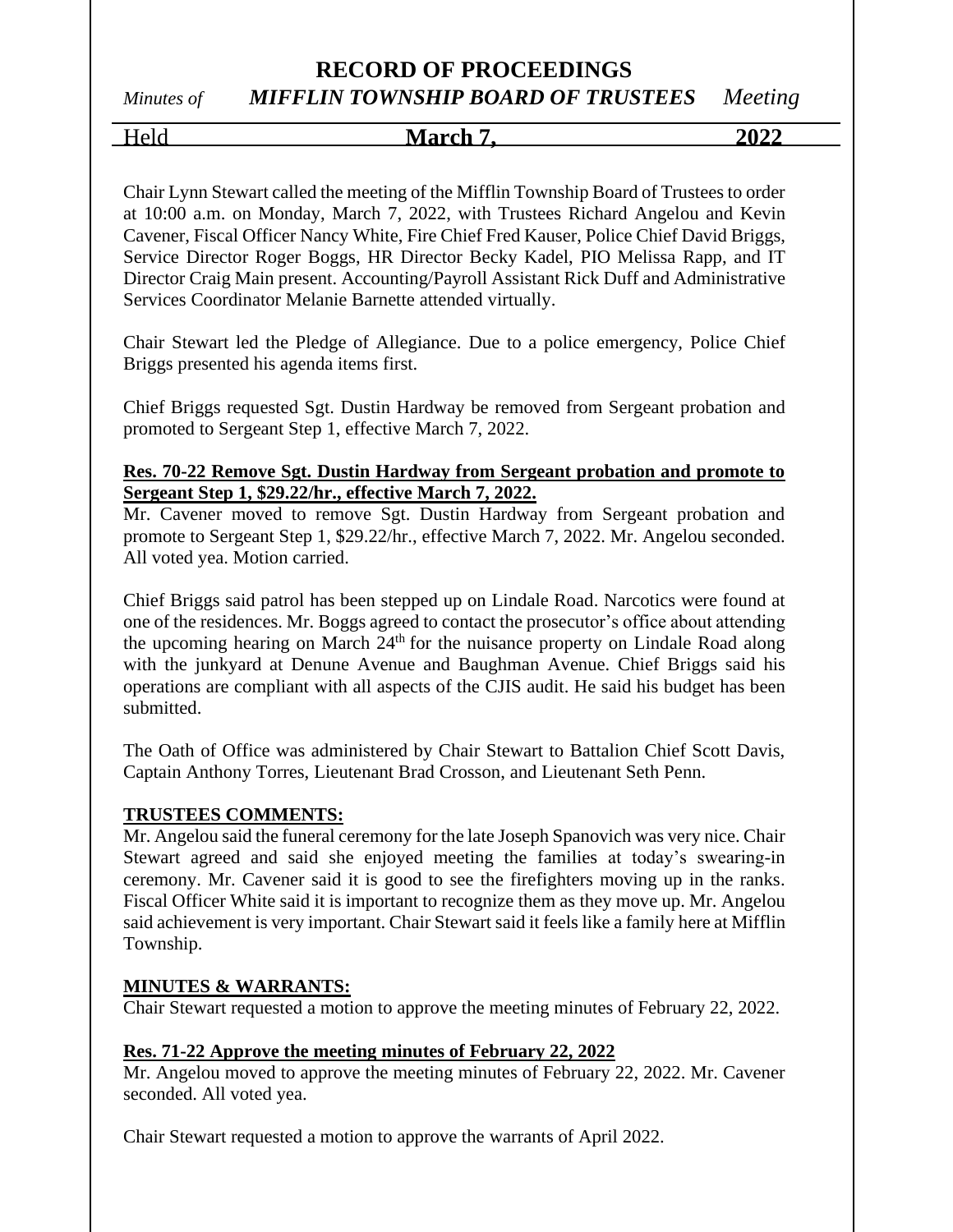## **RECORD OF PROCEEDINGS** *Minutes of MIFFLIN TOWNSHIP BOARD OF TRUSTEES Meeting*

# Held **March 7, 2022**

### **Res. 72-22 Approve the warrants of April 2022.**

Mr. Cavener moved to approve the warrants of April 2022. Mr. Angelou seconded. All voted yea. Motion carried.

### **CORRESPONDENCE:**

A letter from Franklin County Engineer Cornell Robertson was referenced in the trustees' packet of information about the closing of the Agler Road bridge over Alum Creek. Chair Stewart said there will be guest speakers from the Engineer's Office speaking later in today's meeting to answer questions.

### **FISCAL OFFICER'S REPORT:**

Fiscal Officer White said the General Fund Budget mirrors last year's budget with only a few deviations. She said she included funding for the part-time position in the Finance office. She said as utility expenses are shared at the Ops Center, some of the utility expenses are reduced.

Fiscal Officer White presented the credit card list which is required for review every six months. She said she would like to revisit the purchase limits in the future so that some items, such as vehicle repairs, could proceed without having to come before the Board.

Fiscal Officer White said she received notification we will be received an additional \$4,300 in ARPA funds.

Fiscal Officer White presented the Franklin Co. Public Health's mask advisory. Chair Stewart said we have always followed the Franklin Co. Public Health's health guidelines and will continue to do so. Based on the recent guideline changes, Chair Stewart requested a motion to rescind the office-wide mask mandate, effective today, March 7, 2022.

### **Res. 73-22 Rescind the office-wide mask mandate, effective March 7, 2022.**

Mr. Cavener moved to rescind the office-wide mask mandate, effective March 7, 2022. Chair Stewart seconded. All voted yea. Motion carried.

### **GUEST SPEAKERS:**

Chair Stewart welcomed the Franklin County Engineer's Office (FCEO) representatives, Nick Soulas, Government Affairs Liaison; Fritz Crozier, Chief Deputy of Engineering; and Greg Thomas, First Responder Liaison, who were invited to speak about the plans to close the Agler Road Bridge over Alum Creek. Mr. Crozier reviewed their mission statement and said they are an agency of action, innovation, and collaboration. He said in 2015, inspections showed deterioration of the existing steel girders. The FCEO has actively sought and received funding for this project from MORPC and Ohio Public Works Commission Funds. The new superstructure to the bridge will include new concrete beams and bridge deck, 4 ten-foot lanes (2 in each direction), a 3-foot shoulder on the south including a 12-foot shared use path, two-foot shoulder on the north including a 5-foot sidewalk and a shared use path connection from Agler Road to the Alum Creek trail below. Mr. Crozier said that they have made every attempt to reconstruct the bridge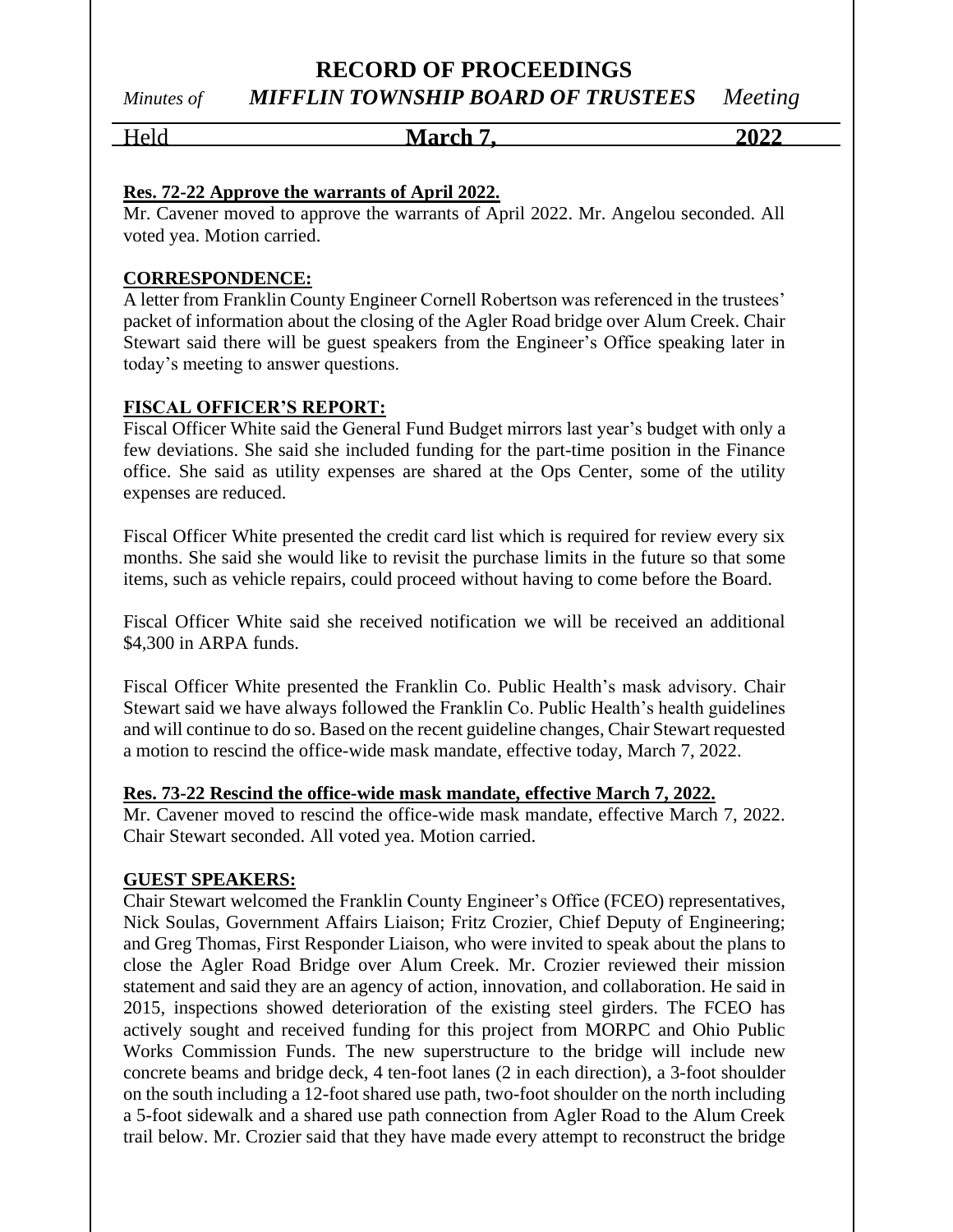## **RECORD OF PROCEEDINGS** *Minutes of MIFFLIN TOWNSHIP BOARD OF TRUSTEES Meeting*

# Held **March 7, 2022**

using a phased construction process while maintaining vehicular and pedestrian traffic across the bridge rather than the full closure option. He said to keep the bridge open during construction, the reduction in travel lanes, lane width reductions, and pedestrian path reductions were considered with a construction duration of 285 days. Mr. Crozier said the bid estimate was \$5.429 million dollars. He said the lowest bid of the three received was \$6.99 million dollars, therefore it will need to be rebid per the Ohio Revised Code. He said he received safety concerns from contractors, including the safety for the traveling public during construction, safety for the contractors during construction, and concerns about the constructability of the project itself. He said due to the contractors' concerns and the timeline requirements set forth by the received funding, the FCEO determined the safest and most efficient way to proceed would be with a full closure of the roadway. He said this would also allow for the completion of the project yet this year. Mr. Crozier said meetings have been held with the affected agencies about the impact of the closure to their operations. He said the project will be rebid tomorrow with a bid opening on March 29, 2022. The FCEO's new project estimate, including the full closure, is \$6.6 million dollars, with closing the road on June  $6<sup>th</sup>$  for 145 days. He said the contractor incentive on the project is \$5,000/day, up to 30 days for every day which the road is reopened under 145 days. Expected opening is October 31, 2022. The final completion is expected to be May 31, 2023. Connection to the trail could be completed this year also, but utilities relocation could impact this, he said.

Mr. Angelou asked questions about bridge closure safety. Mr. Cavener asked about bypass emergency traffic options due to the police and emergency first responders' response times increasing substantially with a full bridge closure. Mr. Crozier said this was considered but a bypass was not an option due to safety concerns and bridge construction timelines.

Chair Stewart said the safety concerns of the delayed response times of the police and emergency first responders far outweighs the safety concerns of the project. She has seen bridge repairs using a traffic light allowing alternating one-way access. Mr. Crozier said it is very challenging and not an option due to the safety concerns of the construction. Chair Stewart requested a recommendation to protect the citizens of Mifflin Township. Mr. Crozier said he believes the level of service can be maintained but it would require additional technology and staffing changes. There was discussion as to whether FCEO would compensate for the additional technology and staffing changes to which Mr. Crozier said it may not be legally appropriate and in doing so would set precedent for compensation for future projects. Chair Stewart requested Mr. Crozier reconsider the FCEO's impact statement of "innovation and collaboration." She said 150 days of reduced service from our first responders is a very big deal to us and the citizens of the township. If one of our loved ones needed a first responder and it required them not be able to use the bridge, it would make a big difference in everyone's' lives. She said she doesn't see how the project can be approved by the Board without collaborating on a way to get the first responders across the bridge. She said Mifflin Township does not have the finances to necessarily support the FCEO's bridge project. She said FCEO is asking Mifflin Township to carry the financial burden of additional technology and staff and the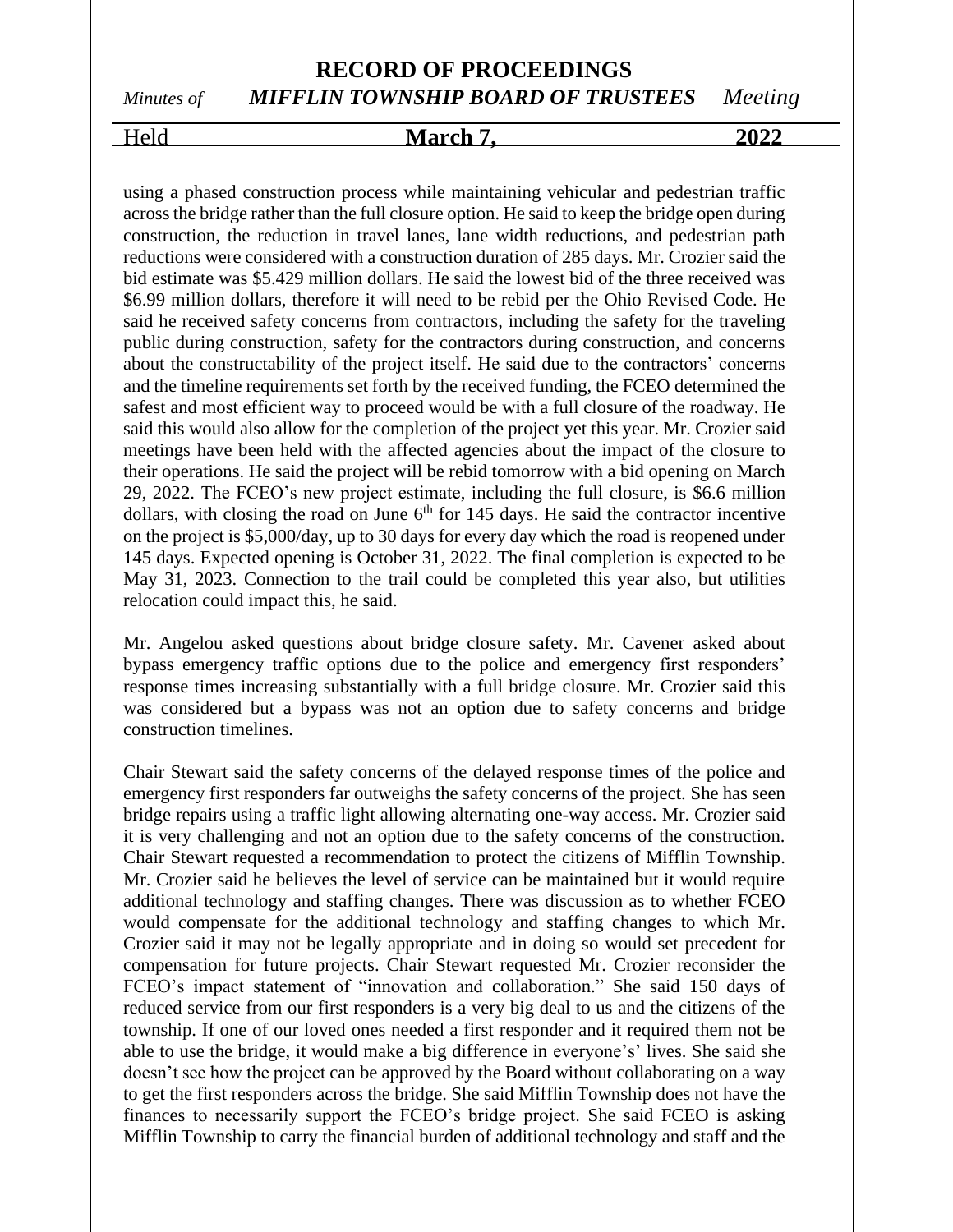# *Minutes of MIFFLIN TOWNSHIP BOARD OF TRUSTEES Meeting*

### Held **March 7, 2022**

county is not willing to assist financially; this is not collaborative. Chief Kauser said the bridge splits our township, assets, and resources. Chief Kauser said he understands FCEO's pressures and vice versa, but we haven't been able to agree upon how to manage the negative impact. He said there has never been a project affecting the township of this size and scope, nor one with a fire station that sits at the bridge. He said due to the dispatching processing, we cannot meet our response time goals. He said this impacts the residents of the township, to which we are ultimately accountable. He said it is the Franklin County and Mifflin Township unincorporated residents that will be impacted, not Columbus. He said the pinch point is who is responsible to mediate this issue and how can it be mediated. He said Mifflin Township proposed a modest increase of one firefighter per shift on the fire company which drastically changes the operating parameters and provides the time needed to get the response from the City of Columbus or Clinton Township. Secondly, he said the township has requested assistance of equipment that allows the City of Columbus to deploy our resources without delay as a total response force. He said we cannot ask the City of Columbus to purchase equipment on our behalf. He estimated the total impact to be approximately \$50,000 for the equipment and hardware costs and approximately \$200,000 for the labor costs, dictated by our current staffing levels. He said our position is that we want to collaborate; there is a pathway to reasonable accommodations. He said the costs are reasonable considering the trade-off of not have access to the EMS companies that sit on the other side of the bridge. He said he has not submitted a letter of support yet. Mr. Angelou said Chief Kauser has defined our "Plan B". Mr. Cavener said the Board is looking for a way to keep its citizens safe. Chair Stewart said it is time to act and be innovative. She said 145 days is a long time to not deliver the level of response to our citizens of Franklin County and Mifflin Township. She asked that FCEO reconsider their decision. Mr. Crozier said he will have a conversation with the Franklin County Engineer about the Board's concerns. He said today's presentation is the formal communication that they are proceeding with the project in the manner described. He said the FCEO's formal stance is not to fund the impacts. Chair Stewart said she hopes to hear back and looks forward to reconsideration. Mr. Angelou said he hopes the new bridge last longer that the 40 years from which the original was built. Mr. Crozier explained there were problems with the steel girders that led to the rapid deterioration of the bridge. Chair Stewart requested Chief Kauser report back when he hears from the FCEO on reconsideration. She said we will then issue our formal opinion.

### **HUMAN RESOURCES:**

Ms. Kadel presented the final draft of the new Physician Verification of Annual Visit. The trustees requested a couple changes be made. Ms. Kadel agreed to provide the form again with the requested changes at the next meeting. Ms. Kadel said the HRA/HSA deductible deposits should occur by the end of the month. She agreed to provide an update on this at the next meeting.

### **PUBLIC INFORMATION OFFICER:**

Chair Stewart thanked Ms. Rapp for the book that she created about Mr. Spanovich's life. She said it was enjoyed by many in attendance at his memorial service.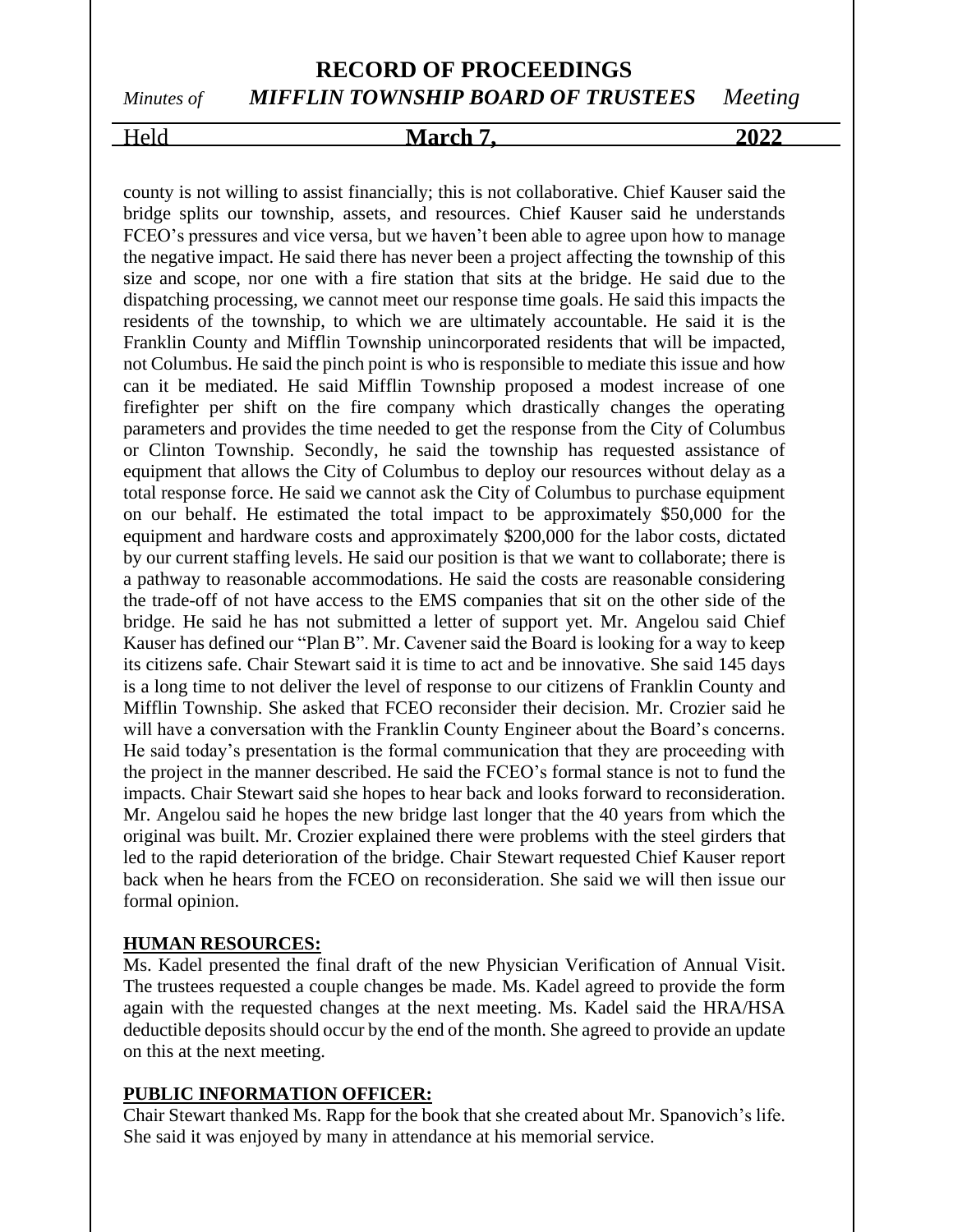# *Minutes of MIFFLIN TOWNSHIP BOARD OF TRUSTEES Meeting*

Held **March 7, 2022** 

Ms. Rapp said there has been a lot of media attention over last couple weeks about the boy that went missing in Big Walnut creek. She said followers on Facebook increased by 300. She is posting updates on the website. Ms. Rapp provided a draft of the digital newsletter. She said she plans to get it finalized and sent out this week. Ms. Rapp requested contacts from the trustees to include on the distribution. Ms. Rapp provided the copy of an information-only postcard/flyer about the police levy. Mr. Angelou suggested a few changes be made. Mr. Cavener requested she provide the updated draft to the trustees no later than the next meeting on March  $15<sup>th</sup>$ .

Chair Stewart requested Ms. Rapp and Mr. Boggs keep the cemetery committee in place and requested they add members.

### **SERVICE:**

Mr. Boggs provided the budget for the Service Department and Cemetery for review. He said he has added \$100,000 to the gasoline tax funds for a salt bin, a 3-sided structure, to be utilized for salt, topsoil, and gravel throughout the year. He will contact the City of Gahanna Zoning as to the permitted location. He said having a dry location for the salt will reduce the over-the-road expenses and time currently spent driving downtown to get salt when needed. Mr. Boggs said he would also like to redo the stormwater drainage on Genessee Avenue. He said this will need to go out for bid. He said he can also use ARPA funds for the project. Mr. Boggs said he is seeking an administrative assistant. The position will be posted on the website.

Mr. Boggs said he has been making calls to resolve the confusion as to what agency is responsible for the sanitary sewer issues in the unincorporated areas of Mifflin Township. He said he was told by the City of Columbus to communicate to the unincorporated residents that they are in Mifflin – Area 1; they should state this when they call the City of Columbus to report sewer issues.

### **FIRE DIVISION:**

Chief Kauser provided updates. (See Referral File.) Chief Kauser said Gahanna Police, Columbus Police, Franklin Co. Sheriff's Office, West Licking Joint Fire District, Plain Township Fire Division, Jefferson Township Fire Division, and New Albany Police along with our entire staff have been working together around the clock over the last two weeks to recovery the missing boy in Big Walnut Creek. He said if they were not in the water or woods searching, they were in a meeting room or on telephone calls planning and coordinating. He said the water level was reduced last Thursday to aid in the aggressive, yet unsuccessful, water search on Thursday, Friday, and Saturday. Chief Kauser gave special thanks to Assistant Deputy Dunlevy and Deputy Chief DeMooy, Battalion Chief Davis, Chief Lowe (who managed all the field activities over the last two weeks), Chief Brake, Rescue Captain Kaltenbach, and Acting Captain Fuhrmann of the MECC Dispatchers, all firefighters, and rescue company members who were staffing boats and wearing dive suits, going above and beyond to do our very best to try to locate the boy. He said the search is on-going at a lesser scale, but we will continue to work with our partners as weather conditions permit and as conditions and information become